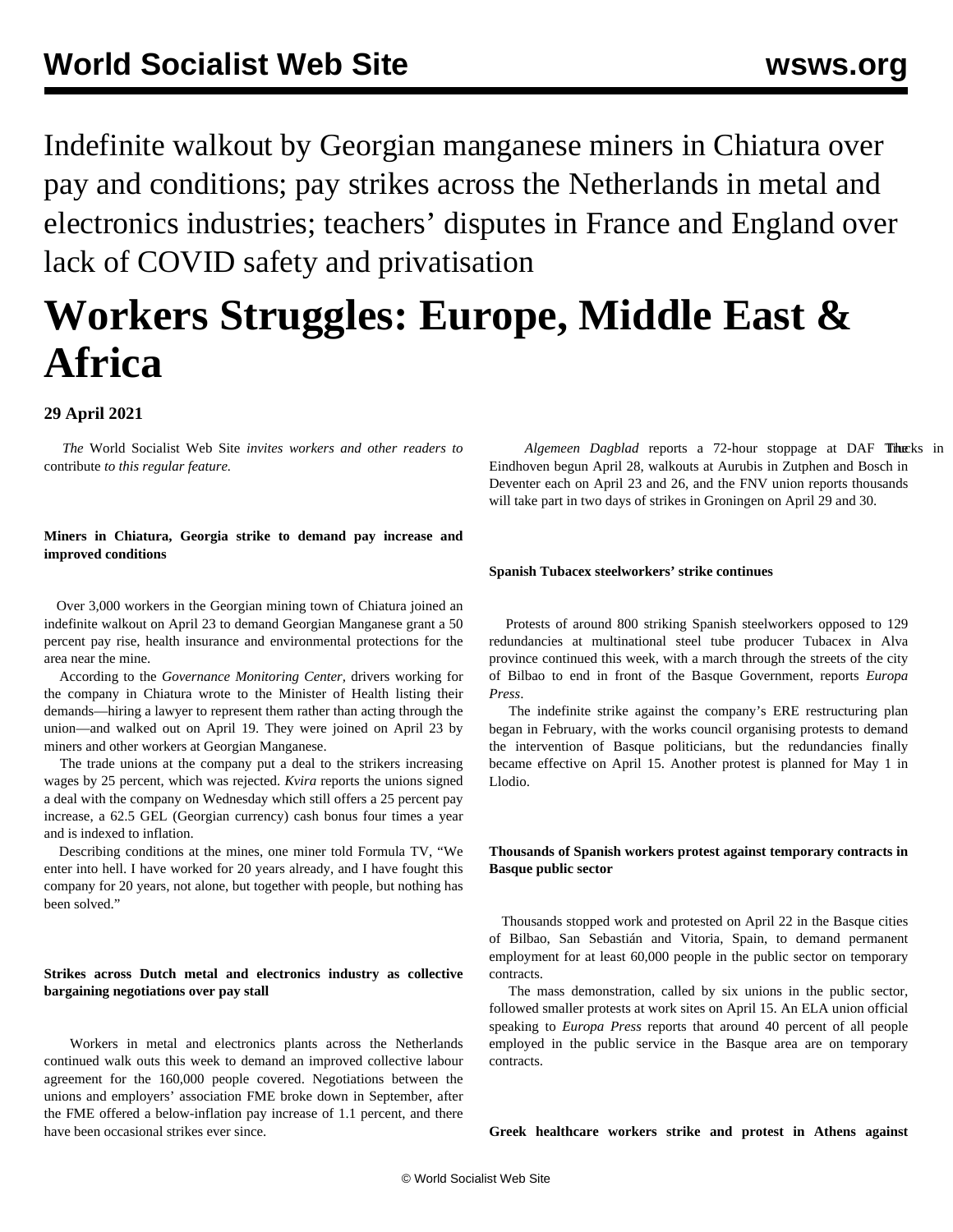#### **working conditions during pandemic**

 Healthcare workers in the Greek capital Athens stopped work on April 22 to join a strike and protest called by the POEDIN union. They marched to the Ministry of Health. Police blocked protestors from entering the building to speak with the Health minister, reports *Ruptly*. Demonstrators demanded improved working conditions and staffing levels in the healthcare system, and denounced the New Democracy government for "leaving hospitals unaided" during the COVID-19 pandemic.

 The walkout follows a national one-day strike of Trenord employees on April 23 called by the ORSA union, to demand that transport workers be prioritised for vaccination. Greece has reported 342,908 coronavirus cases and 10,315 deaths.

#### **Teachers in Yvelines, France withdraw labour over COVID-19 danger**

 The largest education union in France, the FSU, submitted a strike notice for five days, April 26 to April 30 for teachers in Yvelines. Primary schools reopen this week.

 Teachers speaking to *Le Parisien* denounced the measures in schools to supposedly prevent the spread of the COVID-19 virus, pointing out that many teachers are buying their own PPE, children are not required to wear masks, and school staff have not been vaccinated.

 The FSU's main complaint about the government's reopening of schools, with middle and high schools due to reopen on May 3, has been that they have not integrated the unions into their planning. The unions announced no plans to fight against the reopening of schools, an unwillingness underscored by the limited and isolated nature of the strike for Yvelines teachers. Even the five days of strikes the union called were to provide "the right of withdrawal", rather than to prevent school reopenings, according to *Le Parisien*.

 Tens of thousands of daily coronavirus cases continue to be reported and hospitals are struggling with record numbers in intensive care.

#### **Renault auto-workers blockade plant in Caudan, France to oppose closure**

 Around 100 workers at the Fonderie de Bretagne auto plant in Caudan, France blockaded the plant entrance on Tuesday morning, after Renault has still not guaranteed the plant will remain open after it's sold. Renault is searching for a buyer.

 The blockade continued into Wednesday, and as well as blocking the movement of parts kept five members of management inside the plant, reports *L'Obs.* The mayor of Caudan said he expects the blockade may last several days.

 The foundry, which employs 385 workers, received €8.2 million from national and local government since Renault threatened to stop production in 2009. Workers took a 24-hour stoppage in March after Renault announced it was ceasing operations at the site.

#### **Four-hour strike at Alitalia against plans of Italian government to dismantle company**

 Hundreds of workers at Italy's state-owned airline Alitalia stopped work for four hours on April 23 to protest plans to break up and sell off the company, according to *AP.* As a condition for allowing state aid to the company, in receivership since 2017, the EU demanded the luggage handling and maintenance aspects of the business be sold off, and the number of employees will likely be reduced.

 The USB union framed the dispute in nationalist terms, referring to the airline as "a symbol of the sovereignty and independence of this nation".

#### **Italian train workers walk out after attack on a colleague**

 Members of six transport unions at the Trenord railway company in Lombardy, Italy walked out for an hour on Tuesday afternoon following an attack on a colleague that morning. *ANSA* reports that the driver intervened when he saw five people spray-painting the window of a cab and was sprayed himself.

 Transport workers have suffered increasing attacks from passengers over the course of the COVID-19 pandemic, as they are often left to enforce social distancing and other safety regulations on their own. Bus drivers in France and Belgium also launched multiple stoppages recently following assaults.

#### **Portuguese miners begin partial strike for pay increase**

 Miners at the Panasqueira Mines in Covilhã, Portugal, began a campaign of two-hour daily stoppages on Monday, set to last until May 8. *Diário as Beiras* reports the STIM union called the strikes after employer Beralt Tin failed to agree a 6.05 percent pay rise for the over 250 workers at the mine. The union reported "almost total adhesion" to the strike.

 The company, owned by Canadian multinational tungsten mining company Almonty, claimed it could not afford more than an average 1.6 percent increase, although the union points out it is still making new investments in exploring new sites, and that a new parent company bought Beralt for over 11 million euros.

#### **Technicians at Irish state energy company ESB strike over outsourcing**

 Around 500 technicians at the Irish state-owned electricity company ESB took two days of strikes this week and are working to rule to oppose outsourcing. The Independent Workers Union (IWU) union has described this as a "backdoor method of privatising the ESB", according to the *Independent.*

 Two more walkouts are planned next week, while the company threatened to take the IWU to court as it does not recognise the union. *RTÉ* reports that the three technicians' unions recognised by ESB have not called on their members to join the strike and said that crossing the picket line "would be a matter of individual conscience".

 The IWU offered to call off the strike if the company speaks to them at the Workplace Relations Commission.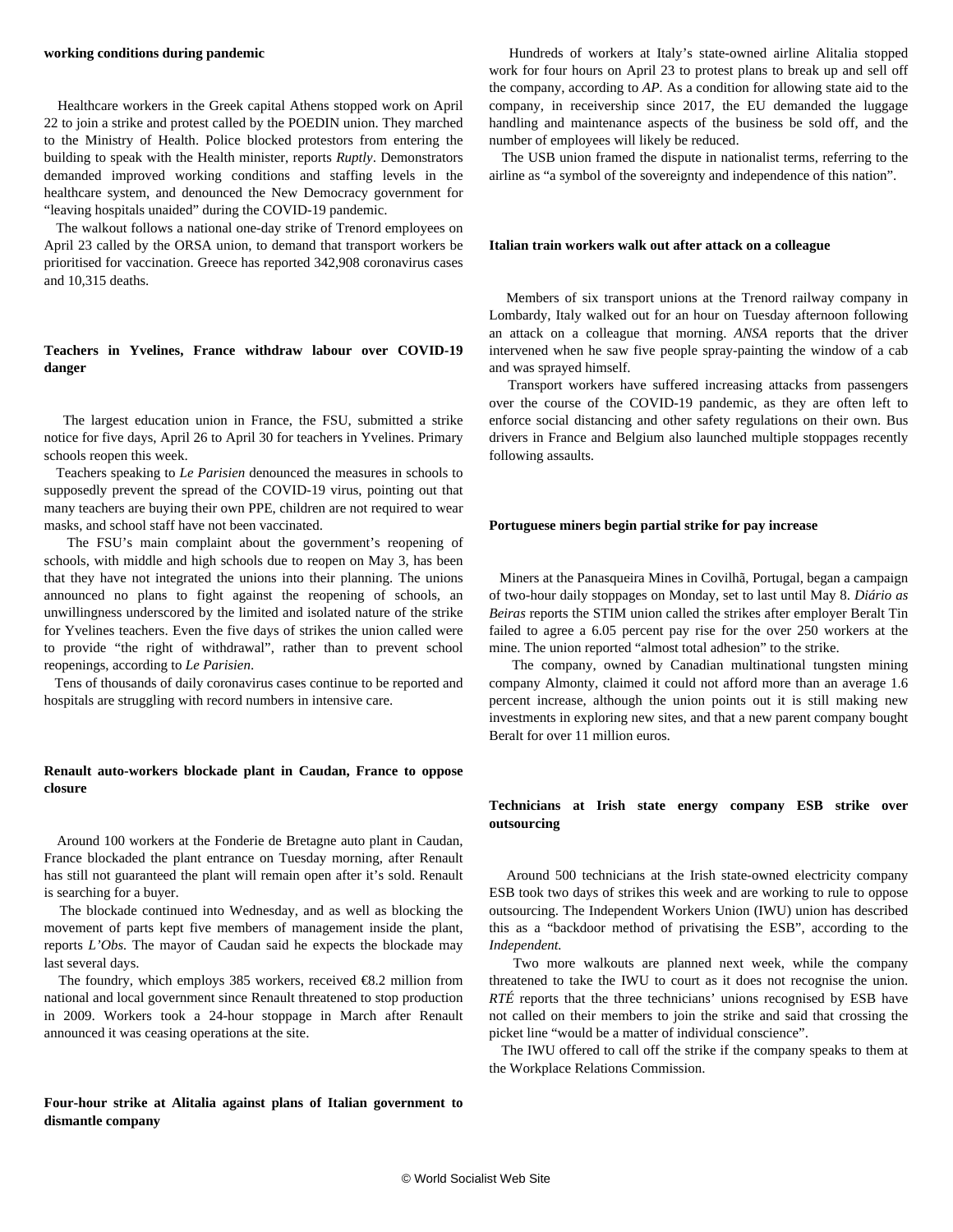## **Sanitation workers in Prahova, Romania begin strike over unpaid wages**

 Workers in Prahova Country, Romania at the sanitation company Rosal, which collects waste for most of the county, began a stoppage on Monday to demand the payment of wage arrears. This follows another strike in March, after which the Ploie?ti city government fined the company 22,500 lei (around 4500 euros), reports *AGERPRES.*

## **Drivers for Yandex Taxi hold protest strike in Rossosh, Russia**

 Around 10 taxi drivers in Rossosh, Russia working for the "gig economy" platform Yandex Taxi walked out on April 21, denouncing low pay*. Komsomolskaya Pravda* reports the drivers complain that trips of one kilometre and four kilometres are paid at 49 rubles (around 0.50 euros) and demand an increase in the minimum price to 80 rubles.

## **Verdi and DBV unions call off strike in Berlin and Essen of call centre workers at Germany's Deutsche Bank**

 Last week, the Verdi and DBV unions ended a long-running strike of around 650 workers in the Deutsche Bank call centre subsidiary, DB Direkt, in Berlin and Essen in Germany.

 *Reuters* reports that the 13-month-long strike ended with the union's acceptance of an annual pay increase of 2.7 percent for the workers, who make "barely above the minimum wage" according to DBV, after initially demanding a six percent rise.

#### **Further strike by Scottish rail conductors over overtime pay**

 Rail conductors employed by Scottish rail company ScotRail walked out again Sunday. This was the fifth Sunday in a row of strikes. The several hundred train conductors are working to rule. The Rail, Maritime and Transport (RMT) union members are protesting being paid a lower rate of overtime than train drivers.

 A recent RMT press release did not mention further strike dates beyond the final scheduled strike on Sunday, May 2. Instead, it announced its plans to call on the Scottish Trades Union Congress to promote the ScotRail issue as part of a workplace justice campaign aimed at putting pressure on political parties taking part in the Scottish Assembly election.

 The RMT recently betrayed the struggle against driver-only operated trains (DOO) at South Western Railway, removing door safety operations from train guards. Over the past five years, the RMT isolated and dissipated the struggle by 6,000 guards and thousands of drivers at many private rail franchises throughout the UK against DOO—threatening conductors' jobs and passenger safety as drivers take over the operation of train doors.

 Scottish local government workers rejected a pay offer put forward by the Convention of Scottish Local Authorities (COSLA), the employers' body. The offer included £800 for staff earning under £25,000 a year, a two percent increase for those earning £25,000 to £40,000, and one percent for those earning up to £80,000.

 Unite union members voted by an 83.3 percent majority to reject it, while GMB members voted by 93 percent. COSLA said the deal remained on the table and negotiations would continue.

# **Scottish lecturers' strike suspended by the Educational Institute of Scotland Further Education Lecturers' Association union**

 On Wednesday, the Educational Institute of Scotland Further Education Lecturers' Association (EIS-FELA) announced it was suspending the strikes by lecturers at 26 further education colleges across Scotland. They had been protesting plans by the employers' body, Colleges Scotland to replace lecturer posts with lower-paid instructor posts.

 The strikes were suspended after the union and employers announced an agreement, but no details have been made public.

 A spokesperson for the employers saying, "The Colleges Scotland Employers' Association has unanimously ratified a resolution to the dispute as agreed with the EIS-FELA last week. We welcome the EIS-FELA's acceptance of the resolution, and their commitment to end strike action. This is great news for students and their lecturers."

## **Unite union calls off London bus drivers' strike**

 A strike of UK bus drivers working for French-owned RATP subsidiary London United due on Monday was called off by the Unite union.

 The company operates around 50 routes in south and west London. Unite called off the walkout after the company offered a revised offer to be voted on by the membership. Unite regional officer Michelle Braveboy stated, "From the very beginning of this dispute, Unite has always been clear that these matters could and should be resolved through negotiation." Further stoppages were planned for May 6 and 7.

 The drivers, who have struck for a total of 11 days, are opposed to proposed contract changes including remote signing on, which will leave them around £2,000 a year worse off. The strike hit routes across south and west London.

 Drivers at two other London RATP subsidiaries, London Sovereign and Quality Line, were also involved in strikes over pay and conditions, called off by Unite after pushing through rotten pay deals. Strikes at London United were suspended for talks, but these broke down and strikes resumed until they were suspended again.

 In Manchester, the Go North West bus drivers' strike against fire and rehire and an inferior contract is continuing. As in London, Unite has done nothing to unite the workers with those in other bus companies who face the same attacks. May 8 is the deadline when workers have to sign or face dismissal.

**Strikes by educators at four English schools over pay and victimisations**

#### **Scottish local government staff reject pay offer**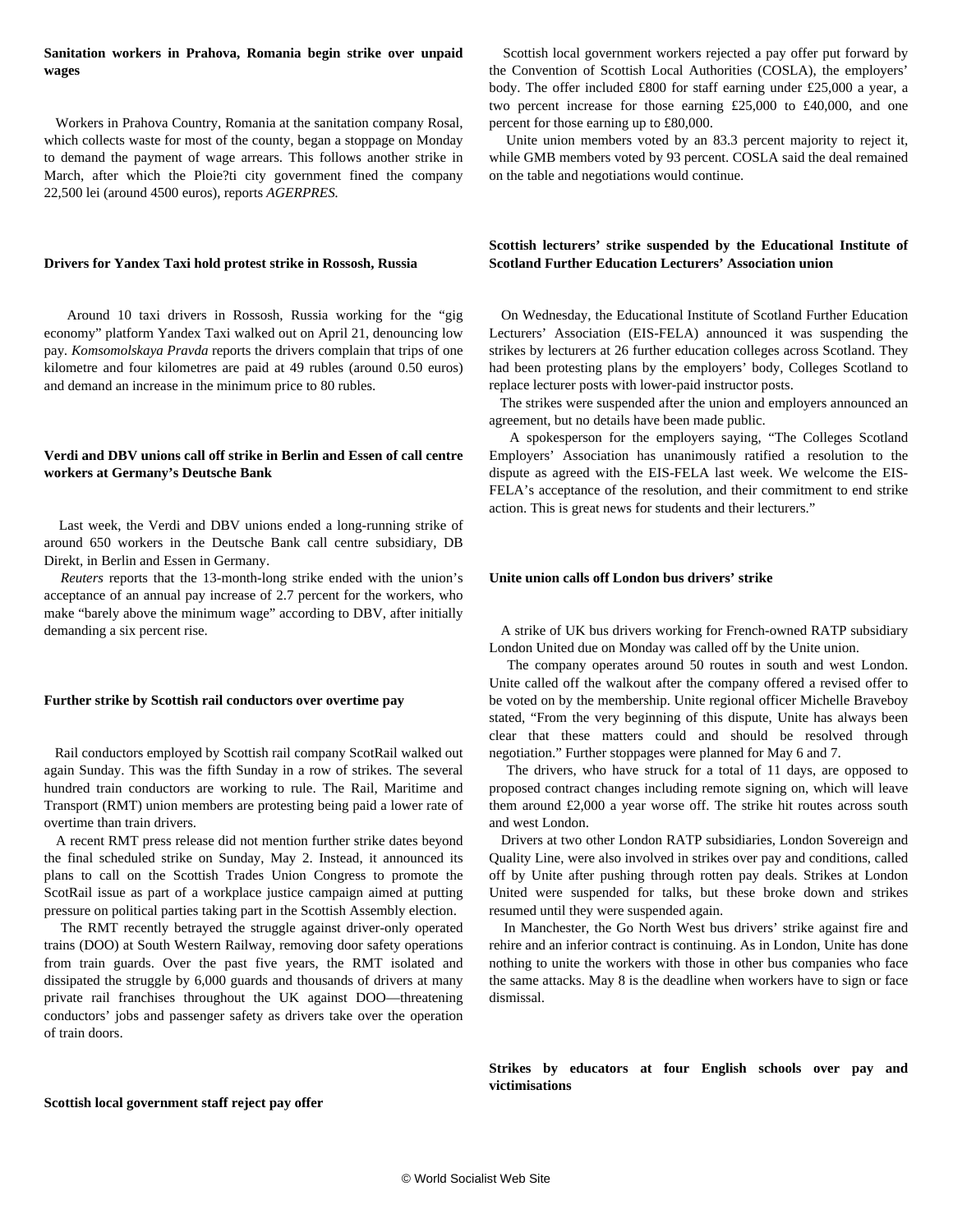Around 50 teaching staff at the Marples and Cheadle sixth form college in Southport, England began a two-day strike Wednesday. This follows a 24-hour stoppage last week. The National Education Union members are protesting no pay rise for the last two years.

 Teachers at the Leaways School in the inner London borough of Hackney were to strike Wednesday and Thursday as part of a longrunning dispute which began at the end of last year. Leaways is a special school run by the Kedleston group, which runs other specialist schools across England. Leaways provides support to children with emotional, social, and mental health problems.

 The NEU members are demanding a 2.75 percent parity pay rise as given to local authority teachers, as opposed to the one percent offered. They are calling for additional teaching staff with specialist knowledge to meet the needs of the students and are also protesting the dismissal of two teachers since the dispute began. They accuse school management of bullying. Further walkouts are planned for May 5, 6, 11, 12, 18 and 19.

 Teachers at North Huddersfield Trust school in the Fartown area of Huddersfield walked out on Wednesday and Thursday in support of NEU representative, Louise Lewis. He was suspended in October while carrying out union duties. A picket line was attended by supporters calling for the head, Andrew Fell to resign.

#### **Teachers at school in Sussex, England to strike over academisation**

 Teaching staff at Peacehaven Primary school in Sussex, England are planning a stoppage May 5. The National Education Union members are opposed to plans by the governors to transform the school into an academy (privately run with public funds). A survey of teaching staff reported two-thirds of them would leave or be likely to if the proposals go ahead.

 The decision to become an academy was made by the Interim Executive Board (IEB), imposed in 2019 when the board of governors opposed academisation. Parents at the school accuse the IEB of lack of consultation. Academies are not bound by the teachers' pay and conditions agreement.

#### **Strike of teachers at school in Cheltenham, England**

 Nine teachers at Greatfield Park Primary school in Cheltenham walked out on Tuesday. They are members of the National Association of Schoolmasters, Union of Women Teachers members are protesting the headteacher's management style of the school's leadership. *Gloucestershire Live* reported the comments of Wendy Exton, a member of the union executive, who explaining the dispute, said, "Striking is an absolute last resort but unfortunately despite two years of trying to sort out issues down many routes, a solution has not been forthcoming. Staff have been working under extreme pressures that have been inflicted upon them and have always had the heart of the child at the centre of everything they do, but working under these regimes takes its toll and unfortunately staff have had enough."

Further stoppages are planned for May 6, 7, 11, 12 and 13.

**University staff in Liverpool, England to begin industrial action against redundancies**

 Around 1,000 staff at Liverpool University in England will begin a programme of industrial action on May 10, planned over the next five months. Following a 90 percent vote in favour, the University and College Union (UCU) staff will work to contract hours and boycott voluntary activities. According to the UCU, the dispute could escalate to include a boycott on marking and assessments as well as strikes.

 The UCU members are opposed to plans to make 47 staff in the Health and Life Sciences department redundant, including academics who have carried out leading research on COVID-19.

## **Further walkout by naval civilian workers at Devonport, England, over change to rosters**

 Around 40 UK tugboat crew workers at the Devonport naval dockyard plan held a 24-hour strike Monday following up a 24-hour walkout on April 9. They work for outsourcing company Serco Marine. The Unite union members are in opposition to new three weeks on/three weeks off rosters which began in December, which workers say affect their health and present safety risks.

#### **Protest at Chester university England over staff cuts**

 On Monday, students and staff of Chester University in England protested outside the town hall over plans by the university to make 27 academic staff in the archaeology, engineering, English, geography, history, humanities and media departments redundant by July this year.

 Originally, 86 posts were under threat but following talks between the university and the UCU, staff signed up for voluntary redundancy, leaving the university seeking to make 27 compulsorily redundant. At a recent UCU branch meeting, a record attendance of 150 voted by a 96 percent majority to take any action necessary to oppose the job cuts.

#### **Further strike dates set by vehicle and driver registration staff at UK headquarters over COVID safety**

 Workers at the Driver and Vehicle Licensing Agency (DVLA) headquarters in Swansea, Wales are to walk out for four days on May 4.

 Around 3,300 Public and Commercial and Services (PCS) union members walked out for four days on April 6 over lack of basic COVID-19 safety measures at the site. It represents the first major industrial action taken at a workplace in the UK over coronavirus safety. More than 600 positive COVID cases have been reported at the DVLA's offices.

 Up to 2,500 staff have been required to physically attend their workplace at the DVLA's offices. This is despite at least 535 members of the workforce (over 20 percent of those in the office) catching coronavirus in the months since the beginning of the year. At least one employee at the site died after testing positive for COVID-19.

**Weekend work boycott by biomedical scientists at Lancashire hospital trust, England over pay**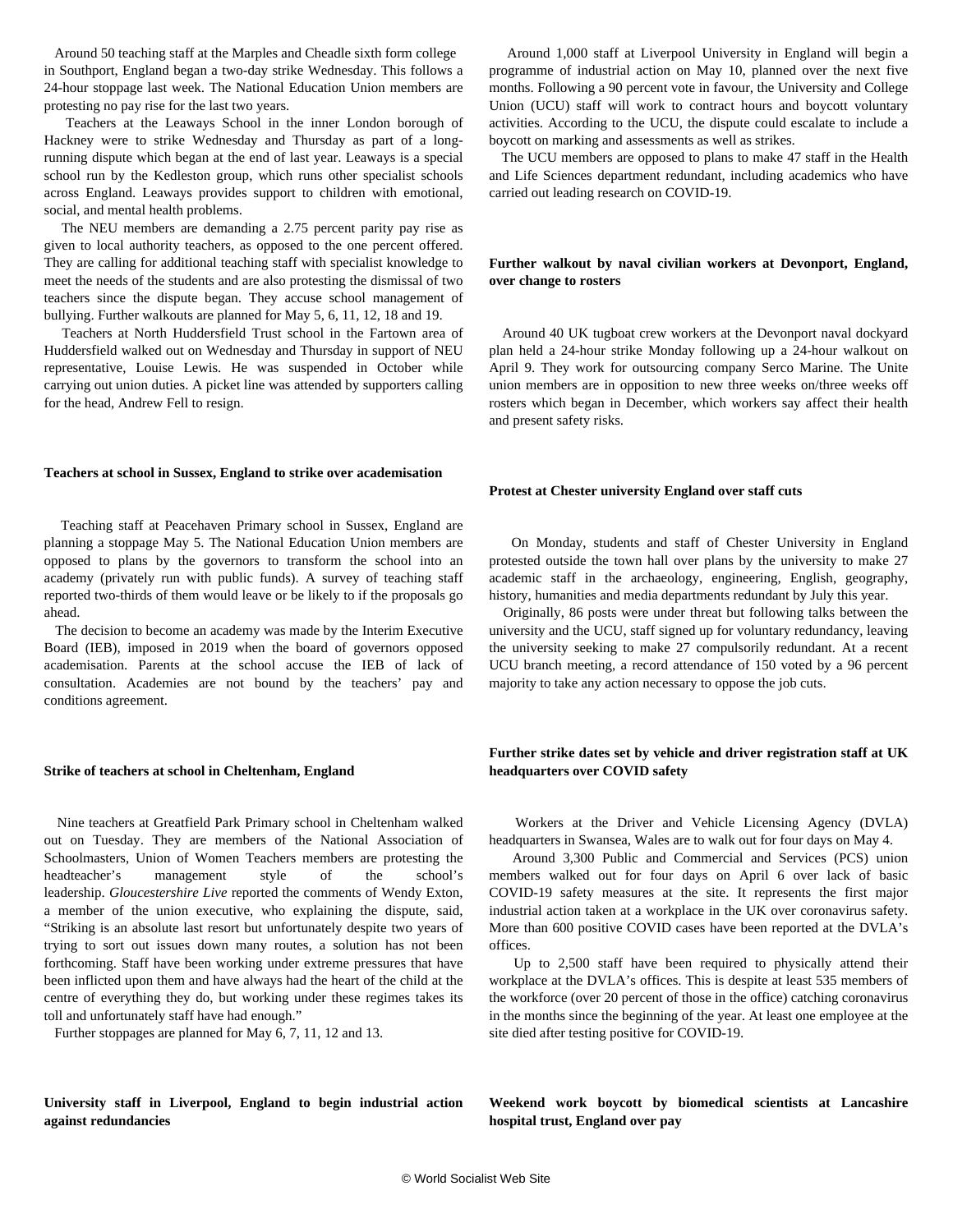Biomedical scientists working for the East Lancashire Hospitals NHS Trust at Burnley and Blackburn hospitals in England will work only core hours Monday to Friday for a month from May 7. They will not cover emergency, weekend and nights. The 21 Unite union members are in a long running dispute over the hospital trust's reneging on a 2019 agreement to upgrade their pay. The biomedical scientists are responsible for analysing patient blood samples.

#### **Security staff at Reading hospital, England reballot as pay dispute continues**

 Twenty security staff at the Royal Berkshire hospital in Reading, England, are being reballoted after holding a series of stoppages begun December. The ballot began on Tuesday and will run until May 13.

 The Unite union members are employed by contractor Kingdom Services to provide security at the hospital. They are seeking a pay increase to £12 an hour and £13 for supervisors. Kingdom, with a turnover in excess of £100 million, is offering £9.30 an hour for staff and £10 for supervisors.

#### **Workers at London care home vote for further pay strikes**

 Domestic staff and care workers at a care home for the elderly, run by the Sage group in Golders Green in the UK capital, voted 100 percent in favour of strikes in a reballot result announced April 23.

 The United Voices of the World (UVW) union members are calling for a £12 an hour wage, and sickness and leave conditions in line with NHS staff. They held previous work stoppages in this long-running dispute. They also called on Sage to voluntarily recognise UVW as their official union for formal negotiations. Sage however refused. From Monday a ballot of staff began for UVW to be recognised for negotiations. According to the UVW website, some Sage trustees have been putting pressure on workers to join another, bigger union.

## **Engineers at Brush Electrical Machine in Loughborough, England, to hold strike ballot against "fire and rehire"**

 Around 30 field service engineers working for Brush Electrical Machines in Loughborough, England, owned by venture capitalist Melrose, are to be balloted.

 The Unite union members, who service electrical transformers worldwide, face "fire and rehire", which would include cuts in overtime rates, holiday and other terms. The cuts would leave them £10,000 to £15,000 a year worse off. The ballot closes May 10.

#### **Iranian pensioners continue protests over inadequate pensions**

 On April 18, Iranian pensioners protested in several cities, including Bandar Abbas, Kerman and Tehran. It was the fifth such Sunday protest in a row. They are demanding a 50 percent increase in their pensions, eroded by rising inflation, exacerbated by the US blockade. Hundreds of thousands of pensioners and retired government workers have held regular protests since last year.

## **Hundreds of thousands of South African government employees threaten walkout after second year without pay increase**

 Public sector workers in South Africa are preparing to strike after pay negotiations came to an impasse. The government reneged on a 2018 threeyear pay deal and refused an increase for the second year running.

 The workers, represented at the Public Service Co-ordinating Bargaining Council by eight unions, demand a 7.1 percent salary increase, a housing allowance and 12 percent of for those affected by COVID-19.

## **Warehouse workers at Spar distribution centre in Gqberha, South Africa continue strike for pay increase and improved conditions**

 Over 130 workers at the Spar distribution centre in Gqberha (formerly Port Elizabeth), South Africa have been on strike for five weeks to demand an 8.1 percent pay rise, citing the retail franchise's 13.5 percent increase in turnover for the year ending September 2020.

 The Transport, Retail and General Workers' Union members also want improved health and safety in the workplace and payments for working shifts and overtime.

 "Workers are earning a basic salary of R5,300 per month. Our colleagues at other distribution outlets earn a basic of R12,500 per month," said union organiser Berito Juku.

## **Temporary municipal workers in East London, South Africa protest for improved wages and conditions**

 Over 300 Expanded Public Works Programme (EPWP) workers in Buffalo City townships, East London, South Africa demonstrated outside city hall April 19, demanding the municipal employer end their uncertain work conditions.

 The National Union of Public Service and Allied Workers union members, including workers from roadworks, sanitation, recycling, environmental cleansing and other community work programmes, want a living wage, paid leave, safe working conditions and other benefits.

 The EPWP is a discredited African National Congress government scheme introduced in 2003 in which unemployed people do temporary work in the public sector but without the salary or benefits afforded to direct employees.

## **South African mineworkers at MC Mining, KwaZulu-Natal shut down colliery to protest redundancies**

 Workers at MC Mining, Uitkomst, KwaZulu-Natal, South Africa stopped work last week, shutting down production for three days in protest at 42 planned redundancies. The stoppage caused the company to